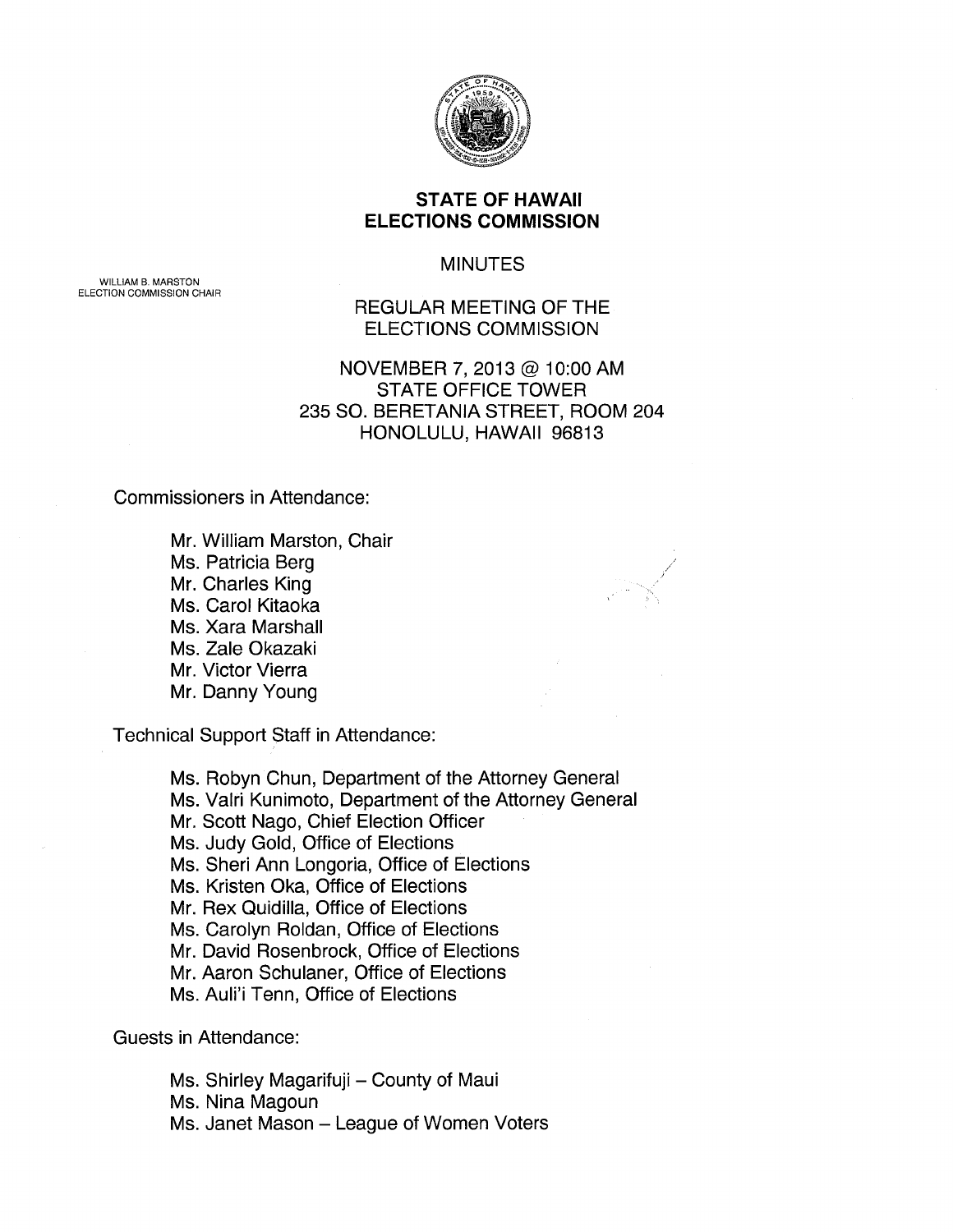> Mr. Michael Palcic Senator Sam Slom Mr. Lyndon Yoshioka - County of Kauai

#### **PROCEEDINGS**

#### I. Call to Order

Chair Marston called the meeting to order at 10:00 a.m. on November 7, 2013, at the State Office Tower, Room 204.

II. Roll Call and Determination of a Quorum

Elections Commission Secretary conducted roll call. Commissioner Warren Orikasa was not in attendance.

Ill. Approval of Minutes for the August 21, 2013 Elections Commission Meeting

With corrections to the minutes, Chair Marston asked for a motion to approve the minutes. Commissioner Young moved that the minutes be approved, Commissioner Marshall seconded the motion and the minutes were approved by the remaining Commissioners.

IV. Public Testimony - Any interested person may submit data, views or arguments on any agenda item

Commissioner Marshall noted that at the last meeting, discussion was held on public testimony being listed before the Chief Election Officer's report. She wanted to know if it was decided that it had to be done that way because of the law. Commissioner Marshall also noted that it is her understanding the issue brought forth during the testimony was that the testifiers would like to hear the Chief Election Officer's report before they testified. Hearing his report prior to testifying would give them an opportunity to ask questions and testify based on the information that was given to them during the report. She asked if it would be possible to change the sequence of the agenda items.

Chair Marston asked if Counsel was available to answer this question. Deputy AG Valri Kunimoto responded that the current agenda is okay and noted that the Chief Election Officer Nago can take comments from the public after his report, however, he does not need to respond to any of the public's comments or questions.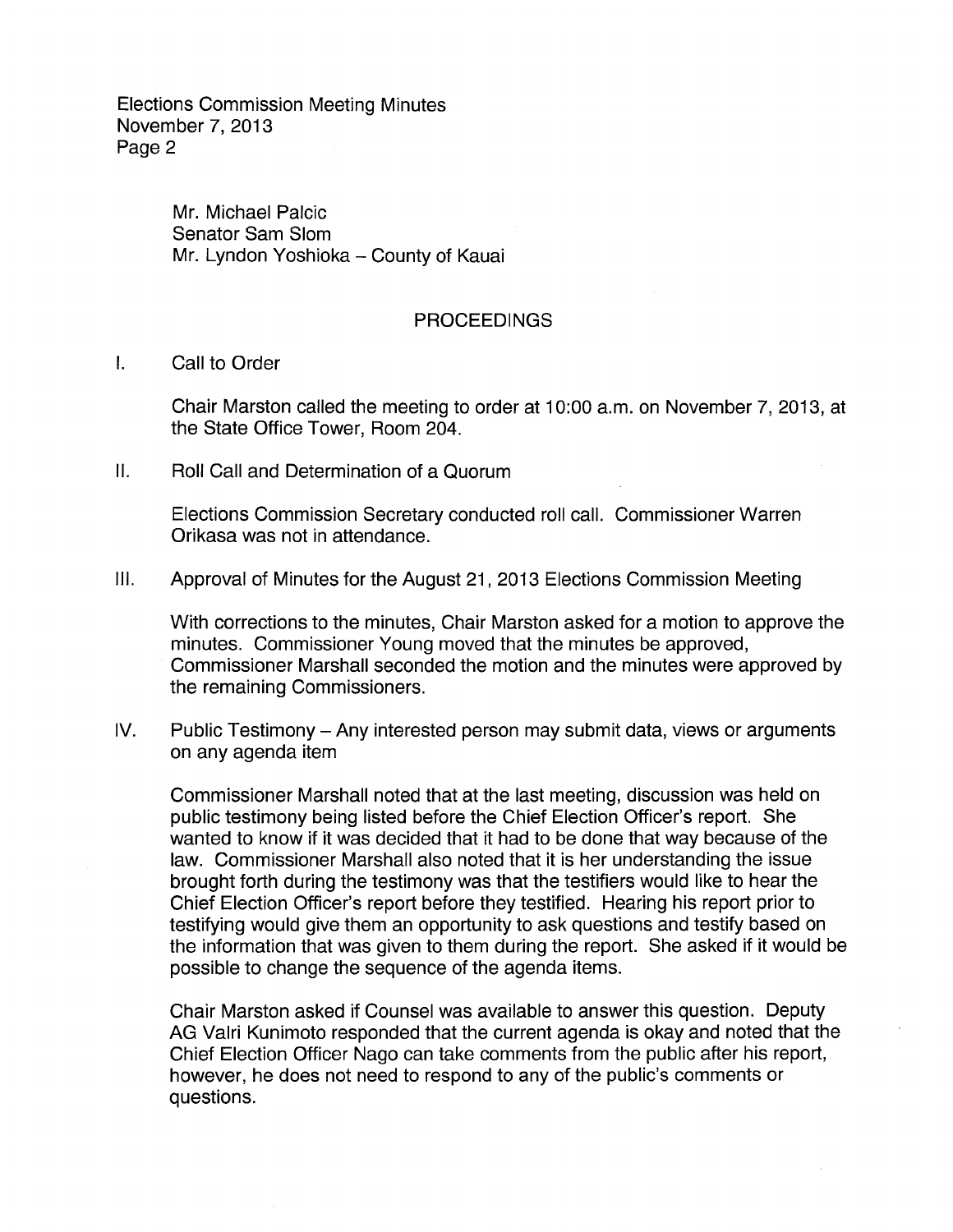> **Nina Magoun** testified that, as noted in her letter to the Commission, she recommends there be split shifts for up to 25% of the Precinct Officials working in the larger precincts on election days. She also noted for the Commission that she gathered information regarding this issue from several other states that would help address some doubts and recruitment problems. Chair Marston noted for her that this item is on today's agenda for discussion.

> Commissioner Marshall asked Ms. Magoun if it would be possible for her to provide the Commission with the information that she gathered from the other states. Ms. Magoun responded that the team who worked a split shift would need to find their own partners and team members must be prepared to work the entire day if their partners did not show up as agreed. Ms. Magoun noted that in her opinion, split shifts should be limited to those who are 70 years or older and those that have worked previous elections so that they have work experience. Commissioner Marshall asked what states are doing this and she responded Alaska, Virginia and Kansas.

> **Senator Sam Slom** testified that he was the individual who brought the issue of public testimony placement on the agenda to the Commissions attention on several occasions. He feels that it would garner more public input if testimony could be given after the CEO's report. He also noted that he would like to know what changes and implementations have been put in place by the Office of Elections. Chair Marston noted that this discussion has taken place at previous Commission meetings and a CD has been put together. Senator Slom asked if this CD is available to the public and was told yes. He asked if a copy could be made available to him and he was told yes. The Commission Secretary will send him a copy of the CD.

> **Michael Palcic** testified that he served as the Oahu Advisory Council Chair during the last Reapportionment. He noted for the Commission that there was a great apportionment injustice done to the state of Hawaii when certain segments of the population were removed from the census. Commissioner Berg asked who these groups of people were and Mr. Palcic answered that the groups were military personnel and their dependents and out of state students. Commissioner Marshall asked if this situation fell under the jurisdiction of the Elections Commission. Mr. Palcic answered that he felt this situation may affect the integrity of elections so he brought this issue before the Commission.

> **Janice Mason** from the League of Women Voters testified that she was here to alert the Commission of an issue that the League was tracking very carefully. This issue concerns the violation of the National Voting Rights Act (NVRA), which requires the Hawaii Health Connector to provide individuals receiving Medicare benefits the ability to register to vote. The League feels that Hawaii is not doing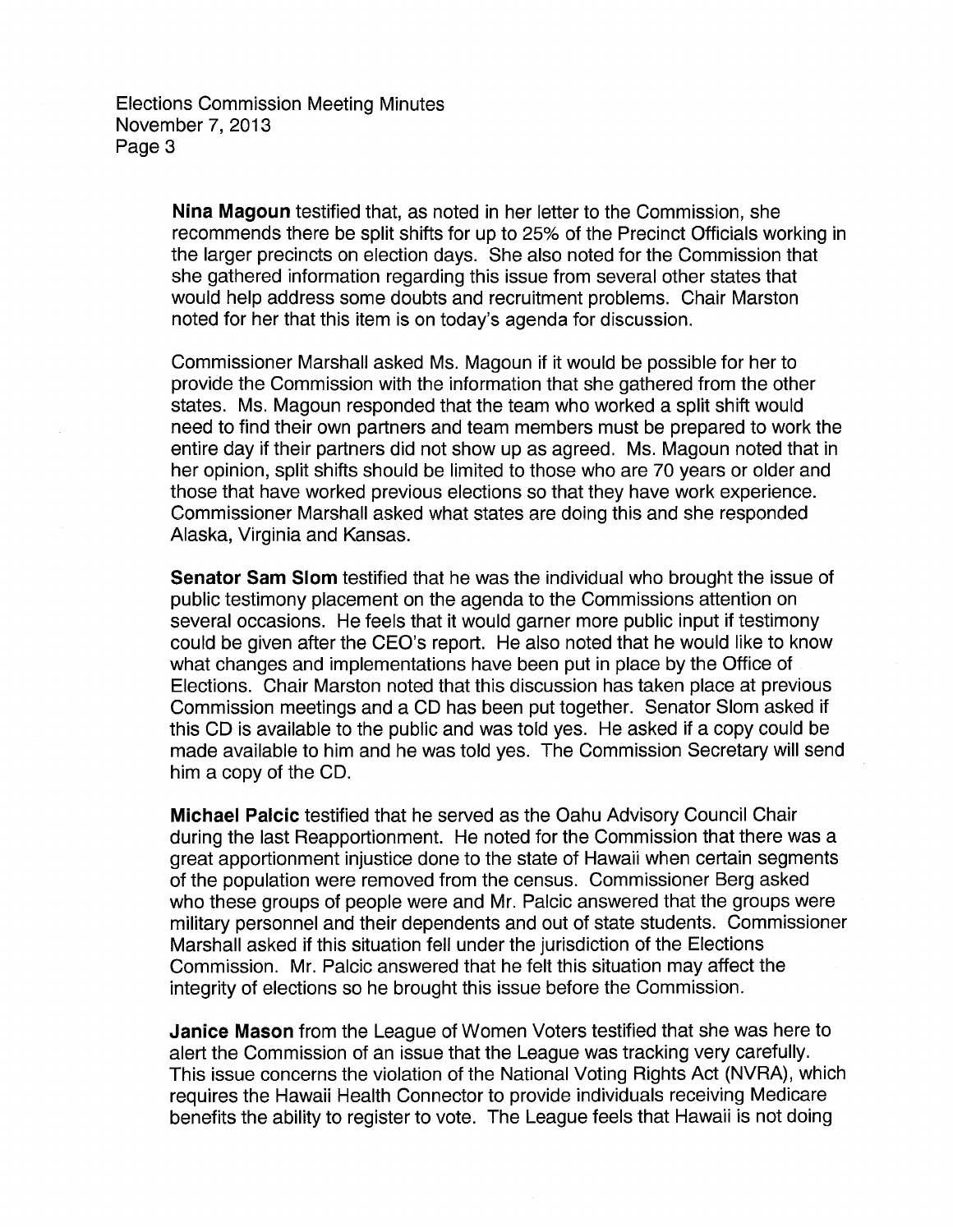> this and has brought this issue to the attention of the Health Connector, Attorney General, and the Chief Election Officer. She states that the League was told that since the Health Connector was a non-profit, it was not subject to the NVRA requirements. She further stated that the League is losing patience with regards to resolving this dispute

Commissioner Okazaki asked who in the State responded to the League. Janet Mason noted that the Chief Election Officer responded to them based on the Attorney General who stated that the Health Connector is not subject to the NVRA since it is a non-profit and not a state agency. Commissioner Vierra asked which states are currently in compliance and Ms. Mason responded that every state except Hawaii and Oregon.

Commissioner Young asked the Chief Election Officer if he had an opinion regarding this concern. Chief Election Office Nago responded that the Office of Elections has just recently been notified by the Health Connector that applicants will be routed through the Department of Human Services (DHS) so that they can register to vote. The Office of Elections is now working with the DHS to make sure they are in compliance with the NVRA. He further explained that Hawaii is unique in that a non-profit agency, Hawaii Health Connector, was formed to handle the health care responsibilities while other states worked directly with their Human Services departments.

V. Status report from the Chief Election Officer

CEO Scott Nago reported that a professional services consultant has been procured to develop specifications and a new voter registration system which needs to be operational by 2016.

Commissioner Marshall noted that she is impressed with the fact that there has never seemed to be any issues with voter registration fraud. She wanted to know what will be done when developing this new system to ensure that there will be the same level of security to prevent any type of fraud. CEO Nago responded that there is not much difference between online registration and someone filling out an application and sending it in. The verification of the identity of the registered voter is on the backend where identity is verified when the person votes. Signatures are verified for absentee voters when they request an absentee ballot and when the ballot is returned. Polling place workers verify the identity of the voter and make sure the voter is living in the correct district.

CEO Nago further reported that the Office of Elections is now in preparation for the 2014 Elections. The OE is currently meeting with the counties and the voting system vendors to discuss the specs for the printing of the 2014 election ballots.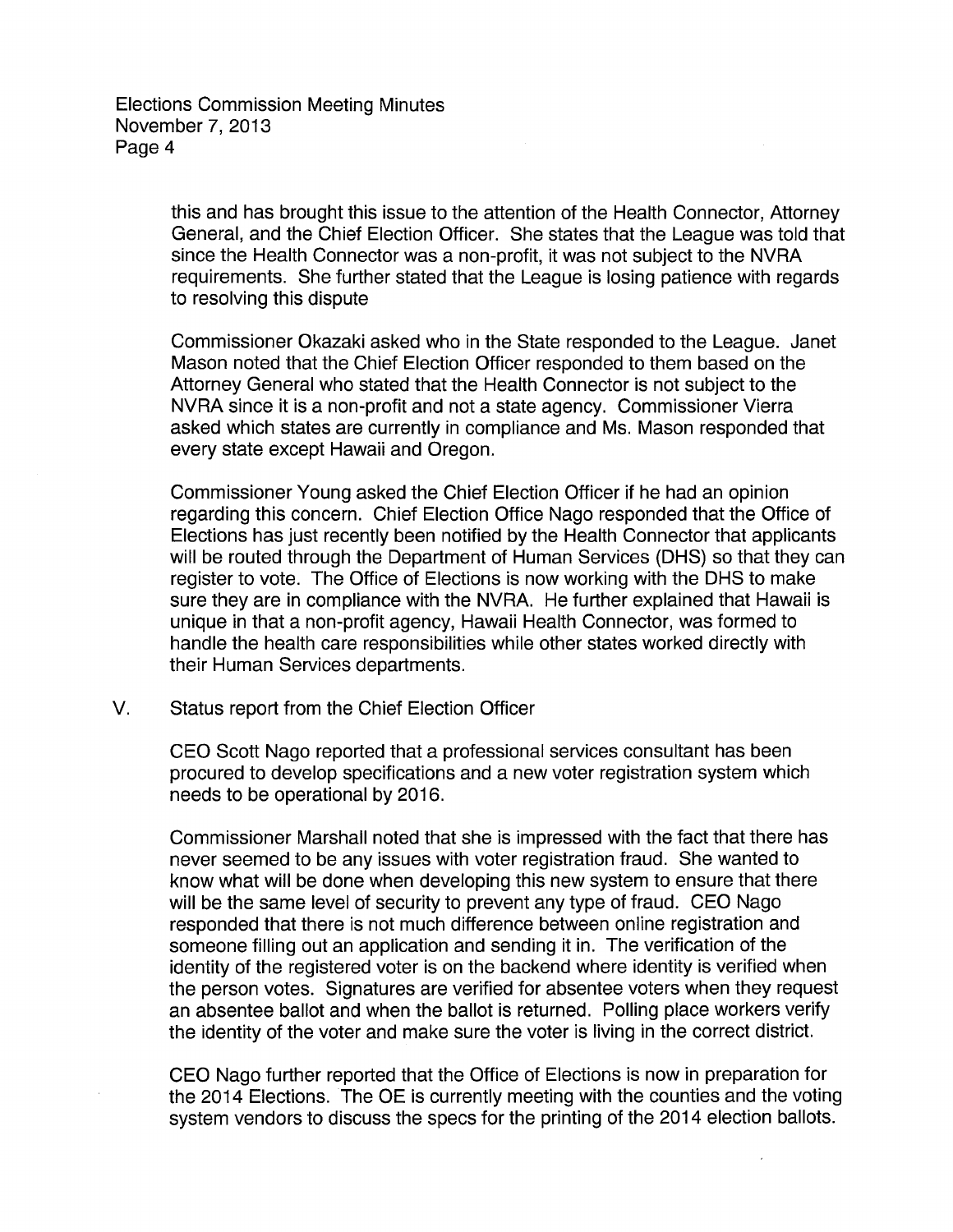OE is also revamping the training manuals for precinct officials and are making the necessary arrangements for the training of approximately 3000 precinct officials. He also reported that as it was done in the past, the OE is looking into having split shifts at the polls. The OE will look into ways that it can apply split shifts to certain groups for the 2016 election. He noted that split shifts will probably be made available only to those groups that can provide double the amount of workers needed.

Commissioner Okazaki noted for the group that she has worked at the polls and the long shifts are difficult to work. CEO Nago agreed and said that the pilot project will probably start with nonprofit groups such as Project Grad and the Rotary Club who do it for fund raising.

Chair Marston asked Kauai County Election Administrator Lyndon Yoshioka what the County of Kauai thinks about the split shifts for poll workers. EA Yoshioka responded that the County of Kauai did try something similar to what Ms. Magoun is proposing a while ago. This was done at a limited amount of polling places with a limited amount of positions. Although he understands there may be some benefits, he would be reluctant to changing the way it is done now without some careful consideration.

Nina Magoun commented that she has worked at the polls for about 30 years and has been the sole recruiter for about half of the poll workers for nearly 20 years with the exception of a few years when she was unable to. She stated that she was not aware of Kauai County trying to do split shifts. Her encouraging split shifts is to make an effort to try and retain the older and experienced workers. Although the training has been excellent, retaining experienced workers is better for the polling places. Experienced workers will just need to familiarize themselves with the current updates. She notes that having a limited number of split shift workers would be very beneficial.

Commissioner Berg states that it sounds like this could be beneficial and she would like to see this tested on one county and we could see what the results would be. Chair Marston asks that an update be placed on the next meeting agenda.

CEO Nago reported that in preparation for the election year, seasonal staff will begin working in January of 2014. He explains that on a non-election year, the OE has approximately 18 staff working and on an election year, there is a total of 33 staff working. There currently is a hiring freeze for the State so a letter requesting permission to hire our seasonal employees has been sent to the Governor.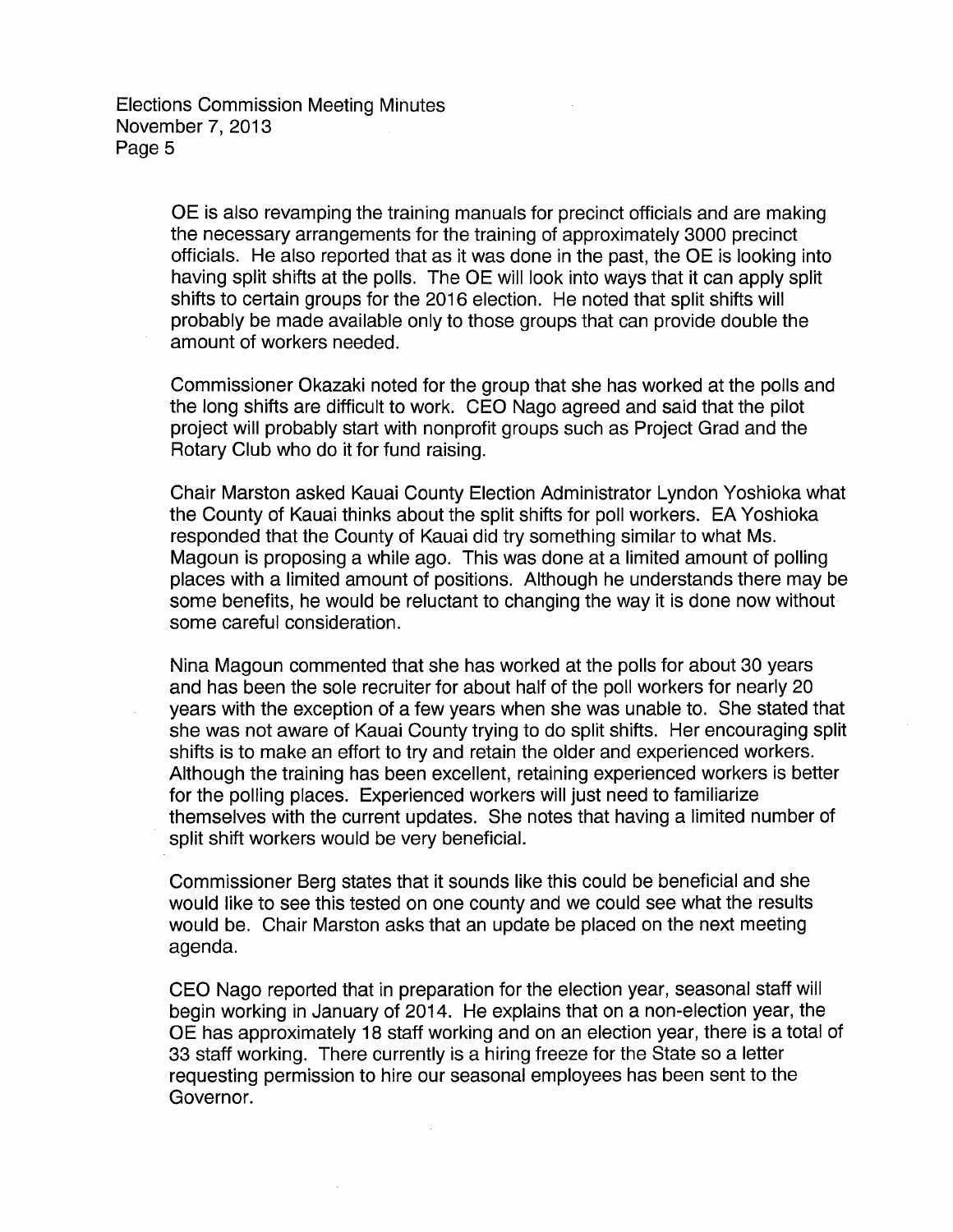> He also reports that we currently have a Memorandum of Agreement (MOA) with Kanu Hawaii to assist with voter registration. They will be assisting us in trying to register people in districts where voter registration is low. Commissioner Marshall asked who Kanu Hawaii is. CEO Nago explained that they are a nonprofit, non-partisan group that is involved with various projects. Commissioner Marshall noted that even though groups say they are non-partisan, their involvement in certain activities would not be considered non-partisan. CEO Nago explained that before partnering with Kanu Hawaii, the OE did research into their activities to ensure that they are a non-partisan group and they do not endorse any candidates.

> Commissioner Marshall asked if Senator Slom was asked what he thought of this organization. Since Senator Slom was in the audience, she asked him if he knew of this organization and if he knew they were non-partisan. Senator Slom answered that he was not familiar with them and would defer this to the Office of Elections. CEO Nago noted that Kanu Hawaii did go out on their own to various areas during the last election to help get people registered to vote. The Office of Elections would like to provide some kind of resources for them to better their operations when assisting us.

Commissioner Marshall then asked the League of Women Voters what their opinion was and Janet Mason responded that working with them is a great idea and they are perceived as a non-partisan organization.

CEO Nago continued his report stating that with regards to NVRA compliance, the Office of Elections has met with the Department of Human Services to provide refresher training and to make sure that they are providing voter registration forms to all of their clients. The OE will also meet with the Department of Health to do the same thing. The OE has recently met with the Department of Education to ensure that voter registration forms will be passed out to all students who are 16 yrs. or older so that they can pre-register to vote. A liaison will be provided for them to answer any questions that they may have.

CEO Nago noted that the Office of Elections also tries to provide voter registration forms for all government agencies, outside of those that are affected by the NVRA, so that they can place them on their counters for the public.

Chair Marston commented that voter registration is an ongoing event in this state. However, actual voter turnout is a problem. The voter turnout number is low in comparison to the number of registered voters. Perhaps the Commission and the Office of Elections could work together to try and come up with ideas to increase the voter turnout numbers. Commissioner Kitaoka commented that the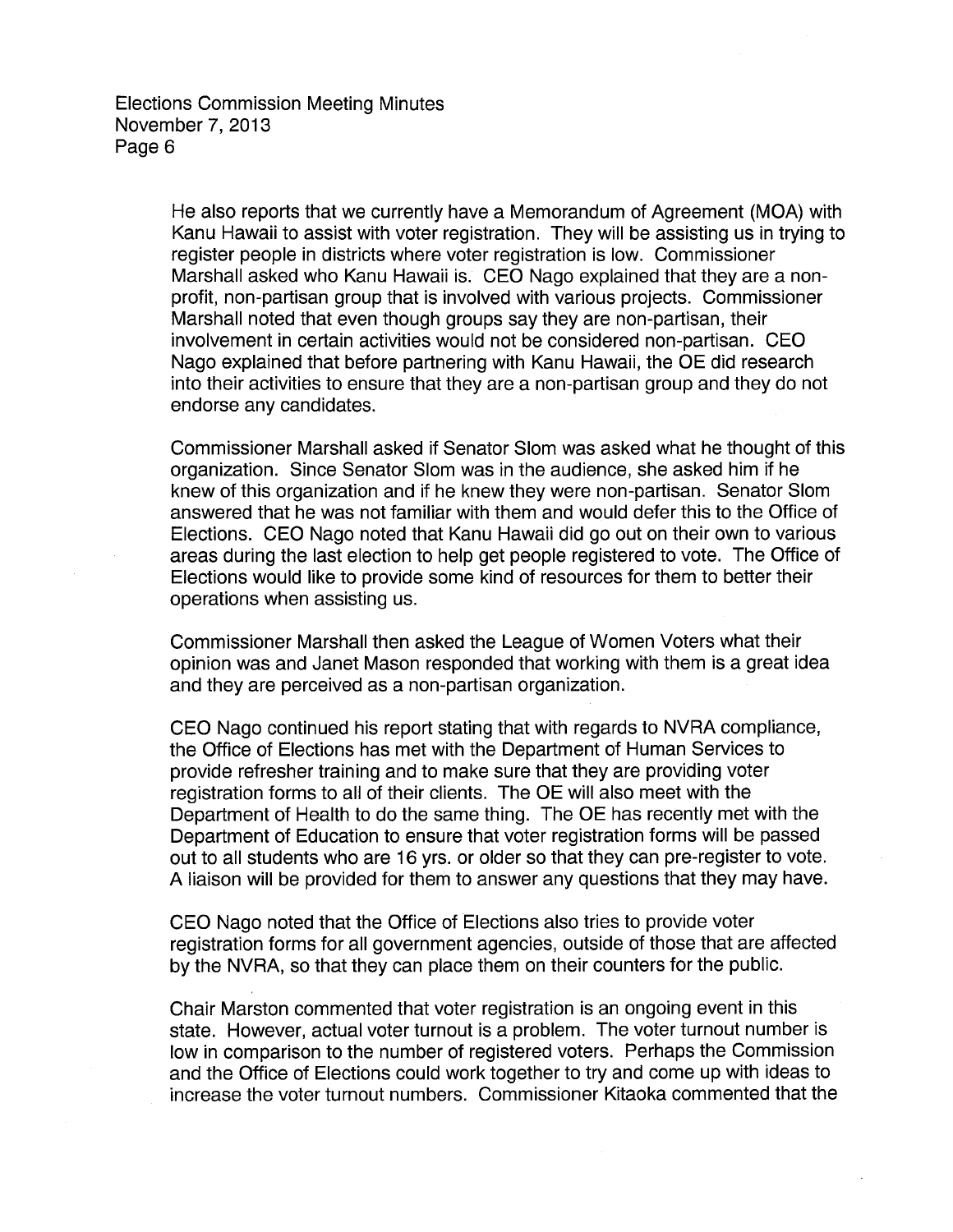> Department of Education is working to educate students to increase their voter awareness.

Commissioner Marshall noted that the Office of Elections should work on ways to make the public aware that things have been done to address last years problems and there will be no long waits or ballot shortages that the public will have to endure. Commissioner King suggested that OE also try to promote ways for voters to vote more easily and perhaps open a Facebook page for voter education.

VI. Discussion on election day poll worker staffing inquiry

Chair Marston asked if there were any additional comments since the topic of poll worker staffing has already been discussed. Commissioner Berg wanted to know if this topic could be listed on the next meeting's agenda so that a status report could be given. CEO Nago responded yes.

Commissioner Marshall also asked if Nina Magoun would consider the Office of Elections consulting with her with regards to poll worker recruitment. Both she and CEO Nago agreed.

VII. Discussion on how the Office of Elections handles legislation

Commissioner Berg asked what criteria is being used to select bills for monitoring and who develops testimony for these bills. She also noted that since it is their job to advise the Office of Elections, why is legislation not discussed with the Commission early on in the legislative process. She understands that the Commission is not involved with the day to day operations but advising is a responsibility of the Commission. She feels that legislation is important and the Commission should be included and informed early on during the legislative process.

CEO Nago explained that the Office of Elections has a mission statement which is to provide secure, accessible, and convenient election services. If the legislation fits the mission statement, we will either support or provide technical assistance. As an example, same day voter registration was supported by this office because it supported our mission statement. This office will also provide testimony and technical assistance for those bills that work against our mission statement.

Commissioner Berg noted that she believes there sometimes are unintended consequences with legislation. She would like to see more information gathered from people and more information included in the testimony instead of testimony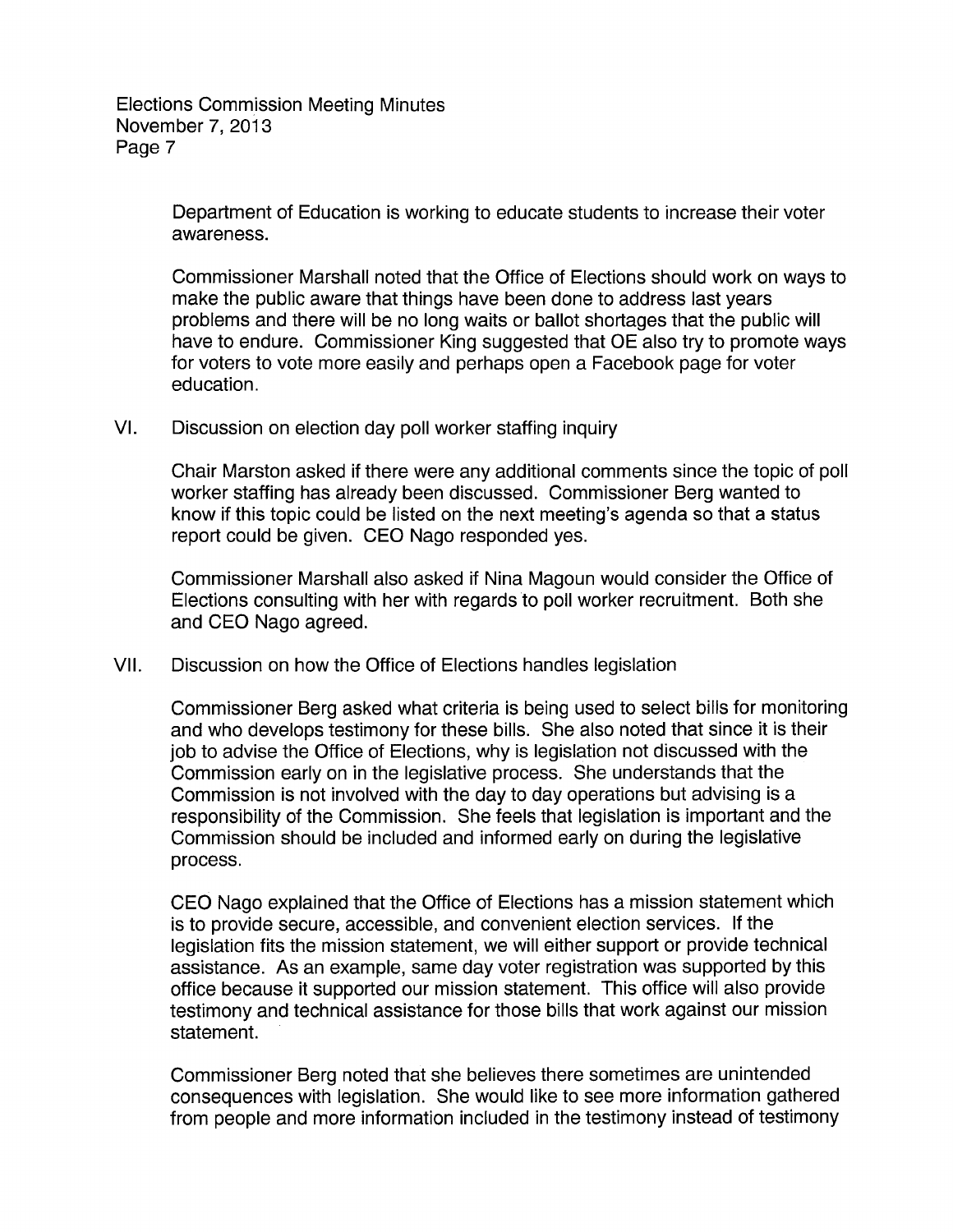> being generic in nature. Commissioner Marshall agreed that perhaps the Commissions feelings should be heard before testimony is drafted.

Chair Marston noted that at the present time, the Commission receives a summary of legislation from the beginning of the legislative process and they also receive copies of the testimony that is submitted to the Legislature. Based on what is being discussed, he feels that there are obligations under the sunshine law which will not allow the Commission to meet to discuss legislation before every hearing. He suggested that if any Commissioner feels very strongly about a piece of legislation, they should go to CEO Nago and discuss their position with him.

Commissioner Berg noted that this would be after the fact. She would like to get a list of legislation that the Office of Elections will be monitoring and what position the Office will be taking. She would also like to be able to give feedback before the Office of Elections takes a position. Commissioner Okazaki asked Deputy AG Kunimoto if this was part of the Commissions job description under the statute. Deputy AG Kunimoto responded that she believes this duty is deferred to the CEO under the statute. She also noted that if the CEO were to speak in behalf of the Commission, there would have to be a meeting prior to his disclosure so his current practice is within reason. Deputy AG Kunimoto also states that she understands that Commissioner Berg would like to give some input but it would have to be collective input because it would be coming from the Elections Commission.

Commissioner Marshall stated that she did not understand this because she feels Commissioner Berg is only asking for the opportunity to provide input before Scott takes a position. Commissioner Young suggested that perhaps CEO Nago could send the Commission a list of bills that will be heard and the Chair could decide if there should be a meeting or not. Deputy AG Kunimoto noted for the Commission that the hearing notices come out really fast and working on trying to schedule meetings prior to hearings will be difficult if not impossible.

Commissioner Young noted that opinions could be submitted to the Office of Elections as a private citizen and CEO Nago agreed.

VIII. Discussion on Office of Information Practices- Sunshine Law training

Commission Secretary Carolyn Roldan reported to the Commission that she was in contact with Office of Information Practices (OIP) regarding the Sunshine Law Training. The OIP suggested that in preparation for the presentation/training, the Commission should watch the training videos that are on the OIP website, take